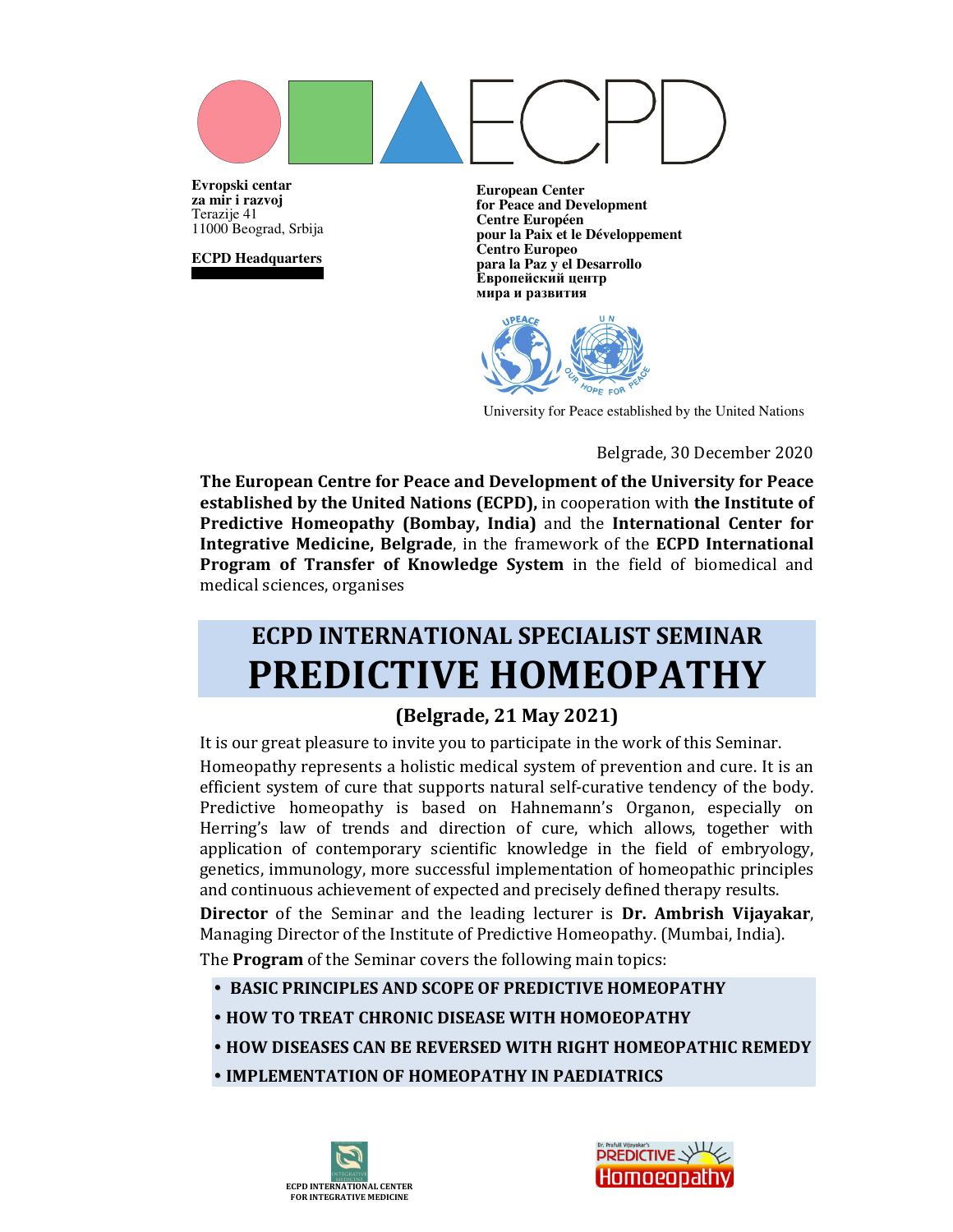The main objective of the Seminar is to acquaint participants with the specific features of predictive homeopathy and train them to achieve, by using unique technique of Predictive Homeopathy, to prescribe remedies in chronic diseases.

Treatment of diseases such as asthma, allergies, rheumatoid arthritis, malignant conditions, etc. can be treated with great confidence and achieve encouraging results. This helps the better understanding of the direction of pathological processes after using specific genetic similimum, and/or recognising and predicting whether pathology is to be further developed (suppression) or the patient is heading towards cure and how Diseases can be reversed using the right Homeopathic remedy.

The seminar will include interactive theoretic lectures and modalities of practical application, with a video presentation of cases, and with active involvement of participants. Seminar participants will be provided by ECPD with appropriate teaching hand-outs, as well as simultaneous translation of lectures.

Based on the participation at the Seminar, participants will be awarded with an internationally valid Certificate of the ECPD University for Peace established by the UN and the Institute of Predictive Homeopathy, India.

Participation fee for the Seminar is 130 EUR (equivalent in RS dinars).

Application form for the Seminar shall be delivered to the following address: ECPD UN University for Peace, Terazije 41, 11000 Belgrade; Tel: +381 11 3246- 041; E-mail: ecpd@Eunet.rs and office@ecpd.org.rs; www.ecpd.org.rs

The seminar will be held in the mentioned period, provided that sufficient number of participants has applied for participation. Otherwise, the Seminar will be postponed.

Looking forward to receiving your application and meeting you soon, we remain, sincerely yours,

DIRECTOR OF ECPD MEDICAL AND BIOMEDICAL STUDIES (Academician Vladimir Kanjuh)

of Mayo

ECPD EXECUTIVE DIRECTOR (Prof. Dr. Negoslav Ostojić)

Meu